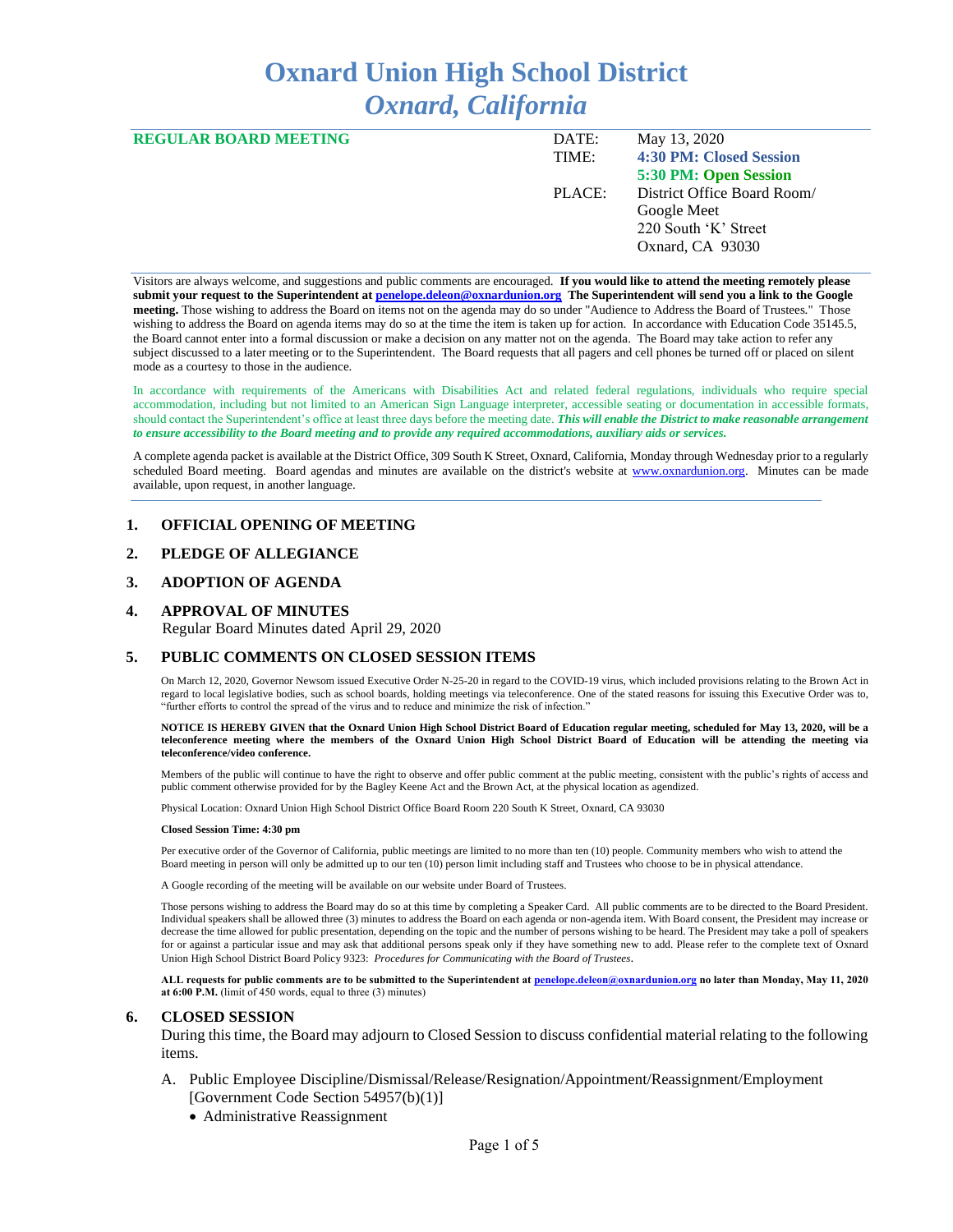- B. Conference with Labor Negotiator(s): Government Code Section 54957.6
	- ➢ Agency Negotiator: Assistant Superintendent-Human Resources
		- Employee Organization: Oxnard Federation of Teachers and School Employees (OFTSE) - Classified Bargaining Unit
		- Employee Organization: California School Employee Association (CSEA) - Campus Supervisor Bargaining Unit
- C. Student Personnel: [Education Code §35146, 48912, 48919]
- D. Consideration of Confidential Student Issues Other Than Expulsion and Suspension, Pursuant to Education Code §35146
- E. Conference with Legal Counsel Anticipated Litigation, Pursuant to Government Code § 54956.9 (d) a. Number of cases: Three
- F. Conference with Real Property Negotiator (Govt. Code § 54956.8) PROPERTY: Multiple District-owned parcels, including: (1) District Office Campus, 220, 309, and 315 South K Street, Oxnard, CA, APNs 202-0-010-630 & -740; (2) Hueneme Road Adult School, 527 W Hueneme Road, Oxnard, CA, APN 222-0-082-625; (3) 280 and 300 Skyway Drive, Camarillo, CA, APN 230-0-130-105; and (4) 15 Stearman Street, Camarillo, CA, APN 230-0-130-115 AGENCY NEGOTIATOR: Jeff Weinstein, Assistant Superintendent Business Services and Dr. Joel Kirschenstein, Consultant Sage Realty Group Inc. NEGOTIATING PARTIES: To be determined UNDER NEGOTIATION: Price and terms of payment

#### **7. RECONVENE IN PUBLIC: REPORT ON CLOSED SESSION ACTION**

#### **8. VIRTUAL RECOGNITION**

#### ➢ Student Wellness Officers

#### **9. PUBLIC COMMENTS TO ADDRESS THE BOARD OF TRUSTEES**

On March 12, 2020, Governor Newsom issued Executive Order N-25-20 in regard to the COVID-19 virus, which included provisions relating to the Brown Act in regard to local legislative bodies, such as school boards, holding meetings via teleconference. One of the stated reasons for issuing this Executive Order was to, "further efforts to control the spread of the virus and to reduce and minimize the risk of infection."

**NOTICE IS HEREBY GIVEN that the Oxnard Union High School District Board of Education regular meeting, scheduled for May 13, 2020, will be a teleconference meeting where the members of the Oxnard Union High School District Board of Education will be attending the meeting via teleconference/video conference.**

Members of the public will continue to have the right to observe and offer public comment at the public meeting, consistent with the public's rights of access and public comment otherwise provided for by the Bagley Keene Act and the Brown Act, at the physical location as agendized.

Physical Location: Oxnard Union High School District Office Board Room 220 South K Street, Oxnard, CA 93030

#### **Open Session Time: 5:30 pm**

Per executive order of the Governor of California, public meetings are limited to no more than ten (10) people. Community members who wish to attend the Board meeting in person will only be admitted up to our ten (10) person limit including staff and Trustees who choose to be in physical attendance.

A Google recording of the meeting will be available on our website under Board of Trustees.

Those persons wishing to address the Board may do so at this time by completing a Speaker Card. All public comments are to be directed to the Board President. Individual speakers shall be allowed three (3) minutes to address the Board on each agenda or non-agenda item. With Board consent, the President may increase or decrease the time allowed for public presentation, depending on the topic and the number of persons wishing to be heard. The President may take a poll of speakers for or against a particular issue and may ask that additional persons speak only if they have something new to add. Please refer to the complete text of Oxnard Union High School District Board Policy 9323: *Procedures for Communicating with the Board of Trustees*.

**ALL requests for public comments are to be submitted to the Superintendent at [penelope.deleon@oxnardunion.org](mailto:penelope.deleon@oxnardunion.org.%20no) no later than Monday, May 11, 2020 at 6:00 P.M.** (limit of 450 words, equal to three (3) minutes)

#### **10. SUPERINTENDENT'S REPORT**

## **11. STUDENT REPRESENTATIVE TO THE BOARD – ANTHONY FARFAN**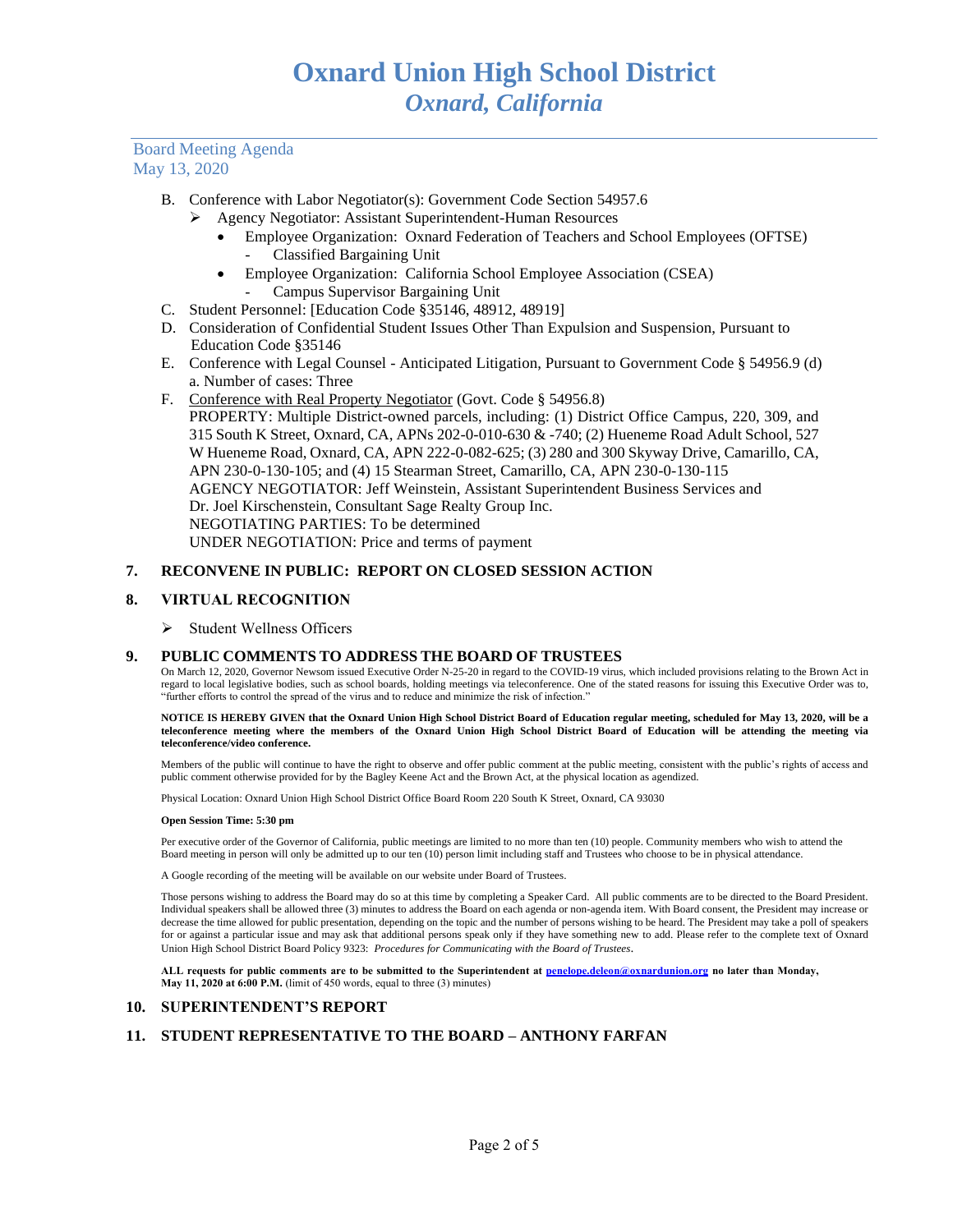## **12. CONSENT CALENDAR**

#### **Business Services**

- **A.** Consideration of Approval of Purchase Orders, April 14 May 5, 2020
- **B.** Consideration of Approval of Nutritional Services Contract Renewal with P&R Paper Supply Company
- **C.** Consideration of Approval of Nutritional Services Contract Renewals with Sysco Food Service of Ventura, Inc. and Tri County Bread Services
- **D.** Consideration of Approval of Nutritional Services Contract Renewal with Driftwood Dairy
- **E.** Consideration of Approval of Nutritional Services Contract Renewals with Gold Star Foods, The Berry Man, Inc. and Sysco Food Service of Ventura, Inc.
- **F.** Consideration of Contract Award to Byrom-Davey, Inc. for Playfield Stadium Renovations, Bid 616
- **G.** Consideration of Approval to Utilize PEPPM Piggyback Contract to Purchase Chromebook Cases from MJP Technologies, Inc.
- **H.** Consideration of Approval of Contract Award to Tabbara Corporation to Conduct Hazardous Materials Survey at ACHS and RMHS
- **I.** Consideration of Approval of Contract Award to NV5 for Special Inspection and Testing for CIHS Relocatable Classroom Installations
- **J.** Consideration of Approval of Contract Award to Sea-Clear Pools for Heat Exchanger for RMHS and Electrical Bypass for OHS & RMHS
- **K.** Consideration of Approval of Contract Award to All About Glass for Energy Efficient Replacement Windows for ACHS Weight Room
- **L.** Consideration of Approval of Contract Award to Sports Facilities Group to Replace CIHS Varsity Football Locker-room Lockers
- **M.** Consideration of Approval of Contract Award to Sports Facilities Group for HHS Marquee Replacement
- **N.** Consideration of Approval of Contract Award to Pacificom for Paging System Interface and Network Server and Software for HHS
- **O.** Consideration of Approval of Contract Award to Pacificom for Technology Data Communications to Leased Relocatable Classrooms at ACHS and CIHS
- **P.** Consideration of Approval of Contract Award to Overhead Door to Replace the Roll Up Doors at the Upper and Lower Stadium Snack Shacks at ACHS
- **Q.** Consideration of Approval of Contract Change Order #1 to Waisman Construction for Additional Soil Stabilization for CIHS New Relocatable Classroom Building Installations
- **R.** Consideration of Approval of Contract Award to Jordan Electric for Electrical Service to Leased Relocatable Classrooms at PHS
- **S.** Consideration of Approval of Contract Award to North American Technical Services for In Plant Inspection for the Construction of New Relocatable Classrooms for RCHS and RMHS
- **T.** Consideration of Approval of Contract Award to Kiwitt's General Building Contractor for Replacing the Southside Waste Piping and Drinking Fountain Waste Piping at 1800 Solar Drive
- **U.** Consideration of Approval of Contract Award to Hughes General Engineering for Misc. Concrete Retrofits at ACHS and FHS
- **V.** Consideration of Approval of Contract Award to Jensen Design & Survey for Offsite Utilities and Improvements Design Consulting Services for the New DSHS
- **W.**Consideration of Approval of Contract Award to FieldTurf for Genius Stadium Playfield Monitoring System for ACHS, CIHS, HHS, OHS, PHS & RMHS
- **X.** Consideration of Approval of Contract Award to Ardalan Construction for OHS Swimming Pool Building LED Lighting and Interior Painting
- **Y.** Consideration of Approval of Contract Award to Allen Electric Company to Replace Existing FHS Classroom Lighting with LED Lighting
- **Z.** Consideration of Approval of Contract Award to California Electric Company to Provide Concrete Slabs for Pool Equipment Storage at OHS
- **AA.**Consideration of Approval of Purchase Award to Fair-Play by Translux for New Gymnasium Basketball Scoreboards at ACHS and PHS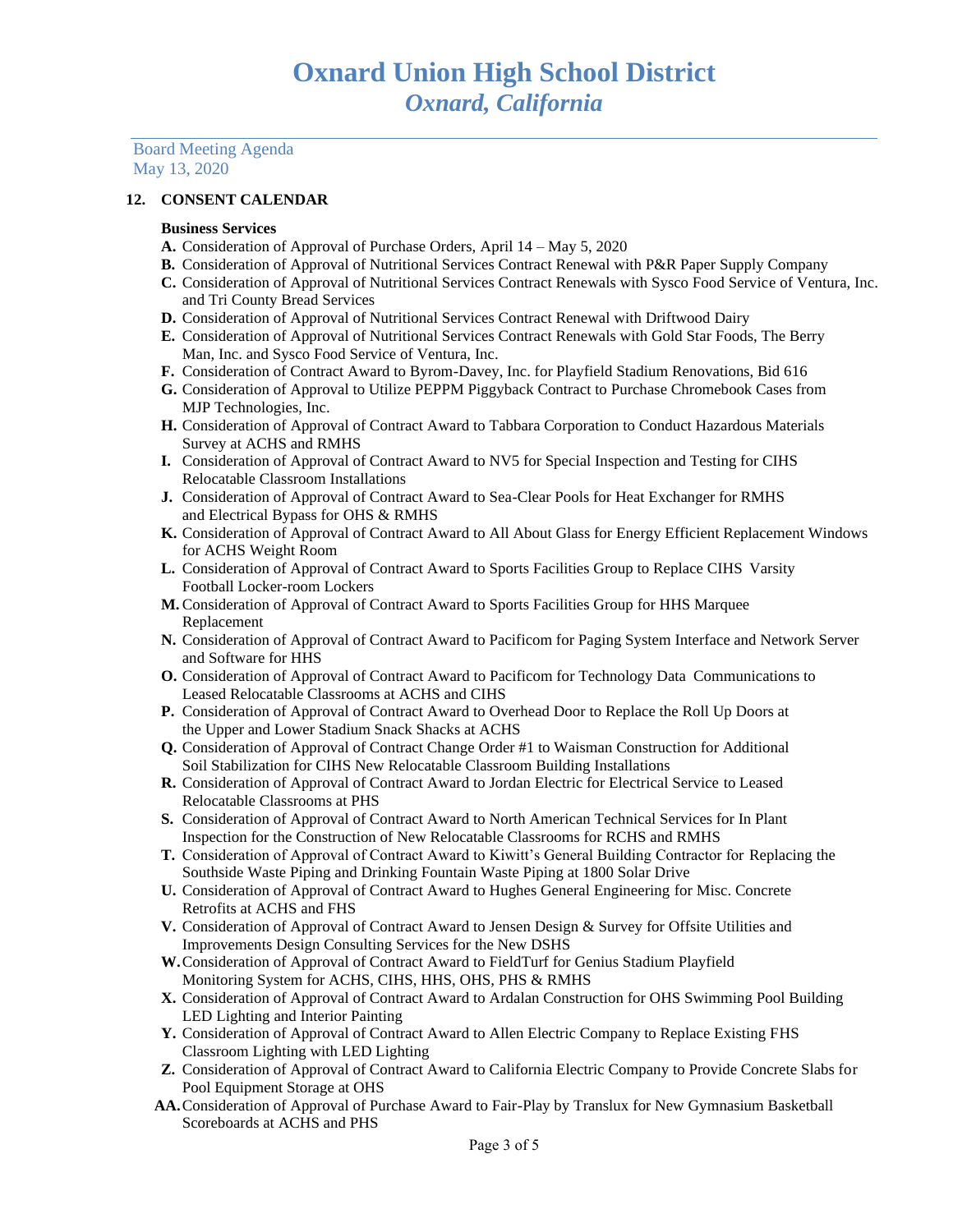- **BB.** Consideration of Board Pre-Approval of Measure A Bond Contract Awards of \$25K or less and Individual Contract Change Orders of \$15K or less for Measure A Projects Only and for the 2020-21 Fiscal Year Only
- **CC.** Consideration of Approval of Contract Award to Fedvel Construction for RMHS Shops Ceiling Replacements with Tectum
- **DD.** Consideration of Approval of Contract Award to On Premise Products for a Quick Café Enclosure for ACHS

#### **Educational Services**

- **EE.** Consideration of Approval of Updated Work Experience Education Plan District Plan [Second Reading]
- **FF.** Consideration of Approval of the Memorandum of Understanding between the Oxnard Union High School District and California Partnership for Achieving Student Success (Cal-PASS Plus)
- **GG.** Consideration of Renewal Memorandum of Understanding (MOU) between the Ventura Unified School District as the Local Education Agency for the Ventura County Indian Education Consortium (Provider) and the Oxnard Union High School District (Partner District)

## **Human Resources**

**HH.** Consideration of Approval of Personnel Items

## **13. STUDY SESSIONS**

- ➢ 2020/2021 Budget and LCAP
- ➢ Del Sol HS Construction and Financing Options

#### **14. ACTION ITEMS**

#### **Business Services**

**A.** Consideration of Adoption of Resolution No. 20-27 Authorizing the Execution, Delivery and Sale of Certificates of Participation in the Maximum Aggregate Principal Amount of \$75,000,000 to Finance the Acquisition, Construction and Improvement of New High School Facilities, and Approving Related Documents and Actions

## **15. STAFF REPORT**

➢ Progress of Solar Drive Renovation Construction and Bids

## **16. ACTION ITEMS CONTINUED**

#### **Business Services**

**B.** Consideration of Approval of Contract Award to Waisman Construction, Inc. for Construction Tenant Improvements at Solar Drive, Bid 618

## **17. STAFF REPORT**

➢ Electric Bus Charging Stations Center

## **18. ACTION ITEMS CONTINUED**

**C.** Consideration of Approval of Contract Award to Flewelling & Moody Architects for Design Services for the Sitework Associated with a Creation of Electric Bus Terminal and Charging Area at OHS

#### **Superintendent of Schools**

**D.** Consideration of Adoption of Resolution No. 20-24, Resolution Regarding Grading During School Closures Related to COVID-19[Second Reading]

#### **Board of Trustees**

- **E.** Consideration of Approval to Schedule a Special Board Meeting on Wednesday, June 3, 2020 and Saturday, June 13, 2020
- **F.** Consideration of Adoption of Resolution No. 20-25 Proclaiming May 13, 2020, as California Day of the Teacher
- **G.** Consideration of Adoption of Resolution No. 20-26 Proclaiming May 17 through May 23, 2020, as Classified School Employee Week